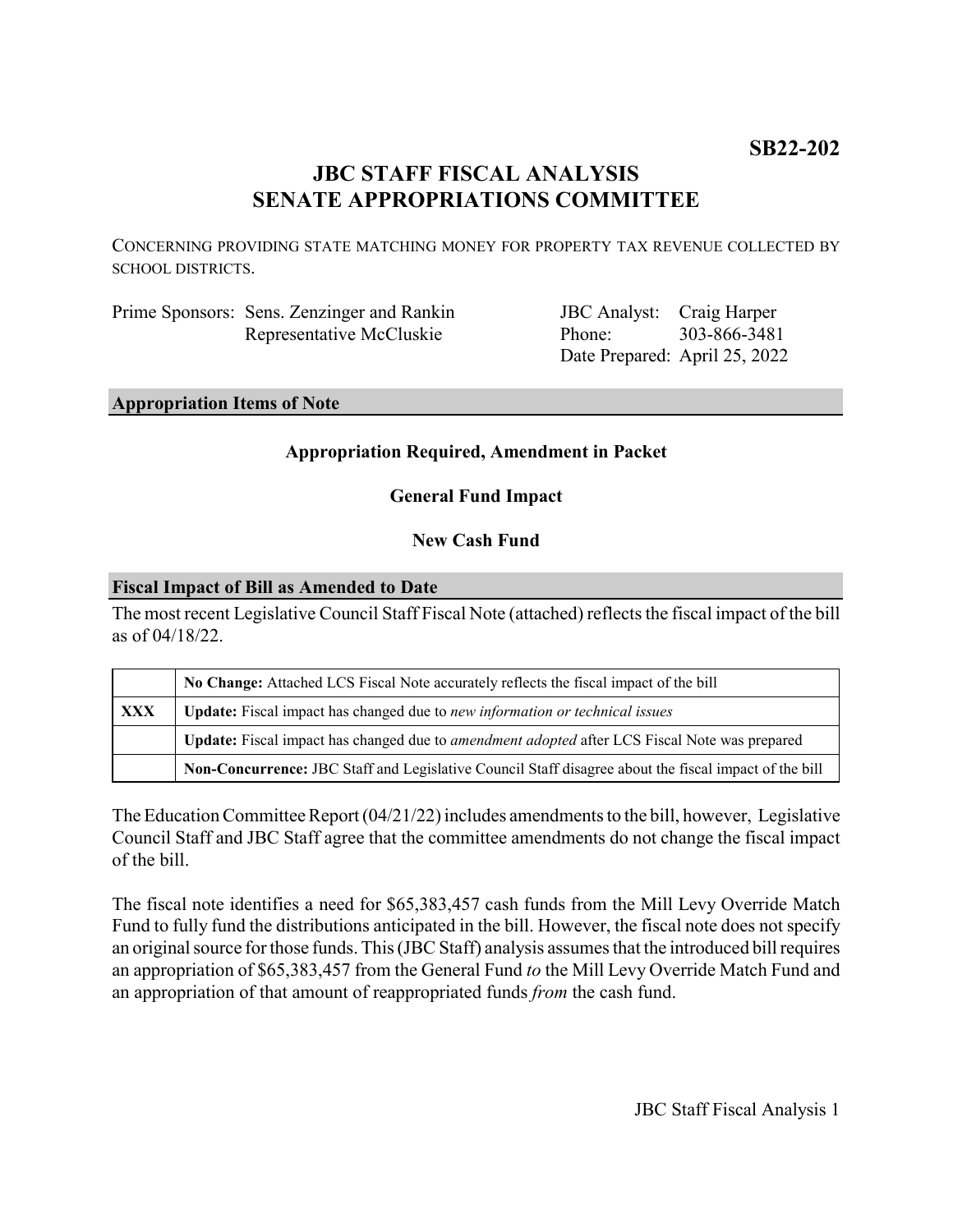| Amendments in This Packet for Consideration by Appropriations Committee |                                                                  |  |
|-------------------------------------------------------------------------|------------------------------------------------------------------|--|
| Amendment                                                               | <b>Description</b>                                               |  |
| J.001                                                                   | Staff-prepared appropriation amendment                           |  |
| $\mid$ L.003/J.002                                                      | Bill Sponsor amendment - changes fiscal impact and appropriation |  |

#### **Amendments in This Packet for Consideration by Appropriations Committee**

# **Current Appropriations Clause in Bill**

The bill requires but does not contain an appropriation clause.

# **Description of Amendments in This Packet**

**J.001** Staff has prepared amendment **J.001** (attached) to add a provision appropriating a total of \$130,808,152 to the Department of Education for FY 2022-23, including \$65,424,695 General Fund and \$65,383,457 reappropriated funds from the Mill Levy Override Match Fund (which consists of General Fund appropriated to the cash fund). This provision also states that the appropriation is based on the assumption that the Department will require an additional 0.5 FTE to implement the act.

# **L.003 and J.002**

Bill Sponsor amendment **L.003** (attached) transfers \$20.0 million from the General Fund to the Mill Levy Override Match Fund for appropriation to support the bill in FY 2022-23. Staff has prepared amendment **J.002** (attached) to add a provision appropriating a total of \$20,041,238 to the Department of Education for FY 2022-23, including \$41,238 General Fund and \$20,000,000 cash funds from the Mill Levy Override Match Fund. This provision also states that the appropriation is based on the assumption that the Department will require an additional 0.5 FTE to implement the act.

# **If the Committee adopts amendment L.003 then it should adopt amendment J.002 and should not adopt amendment J.001.**

# **Points to Consider**

# *General Fund Impact*

The Joint Budget Committee has proposed a budget package for FY 2022-23 based on the March 2022 Legislative Council Staff revenue forecast. The budget package includes two set-asides:

- 1. \$40.0 million General Fund for bills that create ongoing obligations; and
- 2. \$900.0 million General Fund for bills that create one-time obligations in FY 2022-23.

The \$40.0 million *appropriations* set-aside includes an additional \$6.0 million General Fund to provide a 15.0 percent General Fund reserve for those appropriations. The \$900.0 million *obligations* set-aside does not include an additional amount for a General Fund reserve and, assumes, but does not require, that obligations be addressed through statutory transfers rather than appropriations.